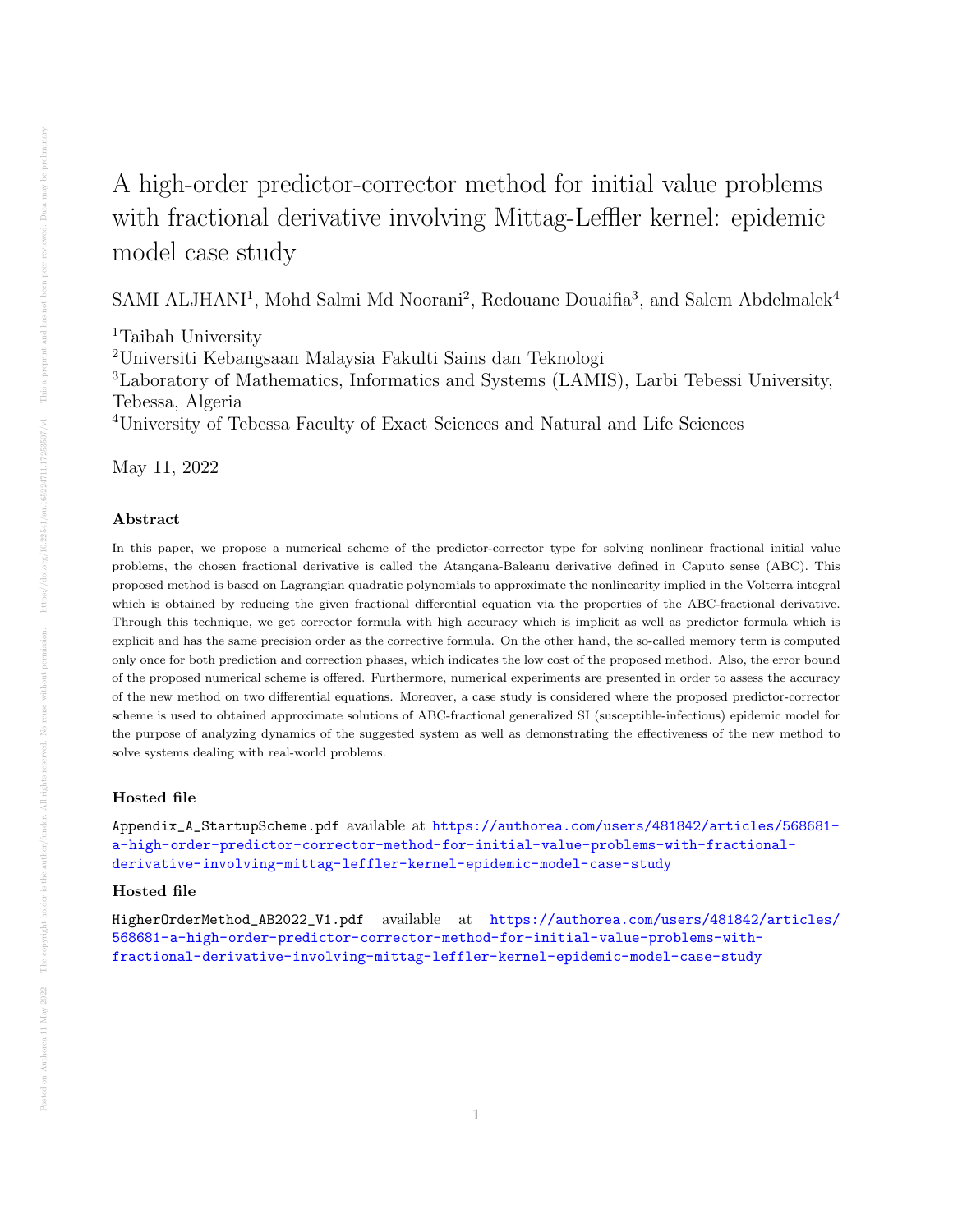

| Ì                        |  |
|--------------------------|--|
|                          |  |
| ļ                        |  |
| $\overline{a}$           |  |
| iore                     |  |
| j                        |  |
| j                        |  |
|                          |  |
| l<br>֦                   |  |
| ś                        |  |
| J                        |  |
|                          |  |
| wed                      |  |
|                          |  |
| <b>CONTRACTOR</b>        |  |
|                          |  |
| peer                     |  |
| j<br>֖֚֘֝֬               |  |
| j<br>١                   |  |
| i                        |  |
| ì                        |  |
| ă                        |  |
|                          |  |
| i<br>j<br>ļ              |  |
| į                        |  |
| í                        |  |
| preprin                  |  |
|                          |  |
| d<br>ì                   |  |
| ills r                   |  |
|                          |  |
|                          |  |
| I                        |  |
|                          |  |
|                          |  |
| ļ<br>l<br>$\overline{a}$ |  |
| j                        |  |
| 11.1.12<br>í             |  |
| l                        |  |
|                          |  |
| į<br>35224,              |  |
|                          |  |
|                          |  |
| $\frac{1}{2}$            |  |
| Lista Li                 |  |
| $\overline{\phantom{a}}$ |  |
| ŀ<br>- 44                |  |
| I<br>j                   |  |
|                          |  |
| <b>COLOR</b><br>ś        |  |
|                          |  |
|                          |  |
|                          |  |
| ğ                        |  |
|                          |  |
|                          |  |
| ŧ                        |  |
|                          |  |
| i<br>Í                   |  |
|                          |  |
|                          |  |
| mussio                   |  |
| <b>Jerr</b><br>ļ         |  |
|                          |  |
| $\ddot{\phantom{a}}$     |  |
|                          |  |
| þ                        |  |
|                          |  |
| use<br>ì                 |  |
|                          |  |
| ž                        |  |
|                          |  |
|                          |  |
| rveo.                    |  |
| rese)                    |  |
|                          |  |
| i<br>l.                  |  |
| j                        |  |
| į                        |  |
|                          |  |
| ĭ<br>ş                   |  |
|                          |  |
|                          |  |
| į<br>ì                   |  |
|                          |  |
|                          |  |
| j<br>ì                   |  |
| į<br>ì                   |  |
| š                        |  |
|                          |  |
| j                        |  |
|                          |  |
| į                        |  |
| i                        |  |
| š                        |  |
| ì                        |  |
|                          |  |
| Ë<br>į                   |  |
|                          |  |
|                          |  |
|                          |  |
|                          |  |
|                          |  |
|                          |  |
|                          |  |
| ĵ                        |  |
|                          |  |
| ì                        |  |
|                          |  |
| i<br>i                   |  |
|                          |  |
| $\overline{a}$           |  |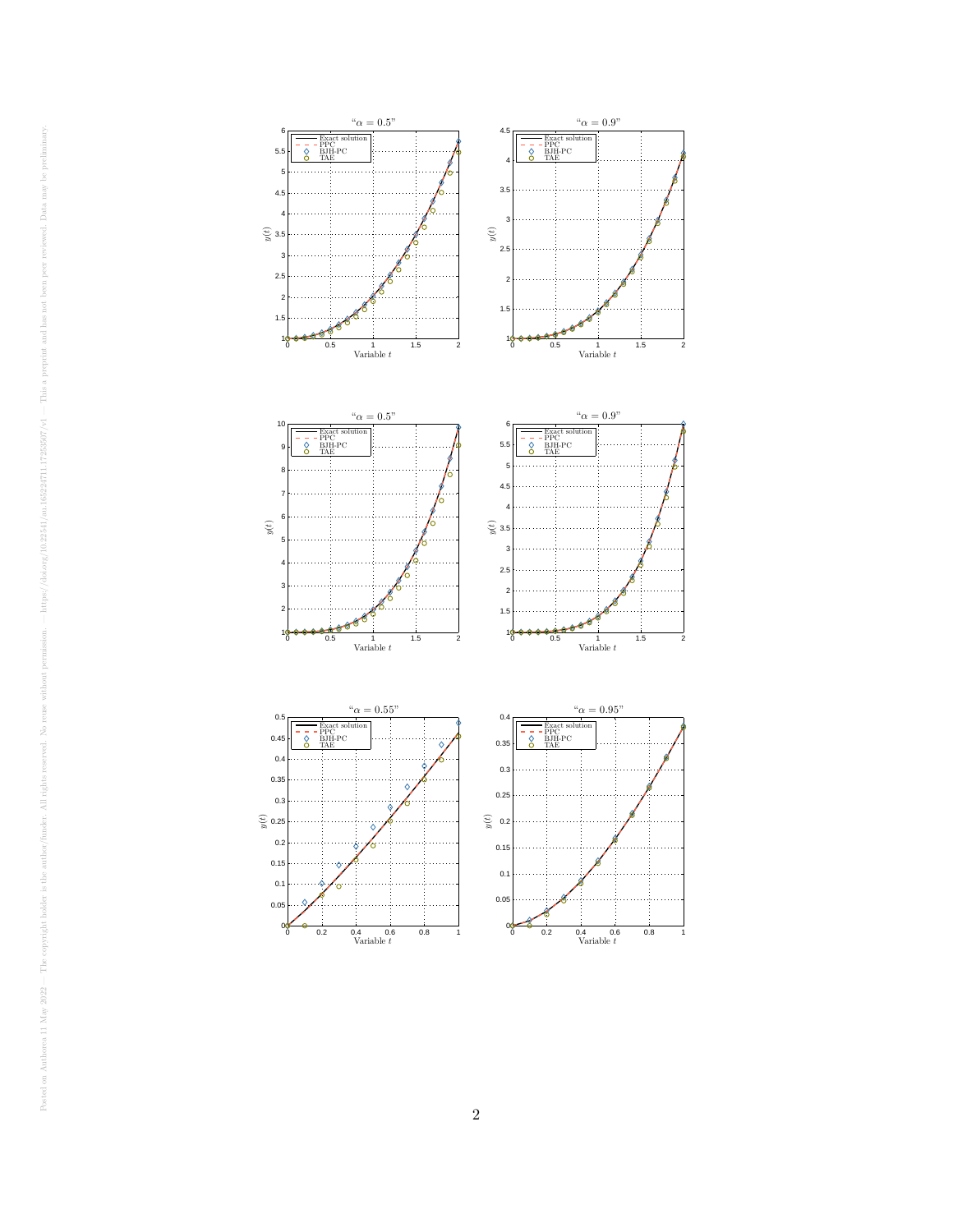

| î<br>ļ                                |  |
|---------------------------------------|--|
|                                       |  |
|                                       |  |
| $\overline{a}$<br>l                   |  |
|                                       |  |
|                                       |  |
|                                       |  |
| ì<br>į                                |  |
|                                       |  |
| j                                     |  |
| j                                     |  |
|                                       |  |
|                                       |  |
| g                                     |  |
| reviewe                               |  |
|                                       |  |
|                                       |  |
| <b>Jeer</b>                           |  |
| j                                     |  |
|                                       |  |
| neen (                                |  |
| j<br>J<br>i                           |  |
|                                       |  |
| $\overline{a}$                        |  |
| l                                     |  |
|                                       |  |
|                                       |  |
| í<br>ë                                |  |
| Î                                     |  |
|                                       |  |
| ļ<br>Ĕ                                |  |
|                                       |  |
| $\pm$ PIIS $\degree$                  |  |
|                                       |  |
| ĺ                                     |  |
|                                       |  |
|                                       |  |
|                                       |  |
| þ                                     |  |
| ļ                                     |  |
|                                       |  |
| J<br>ì<br>ï                           |  |
|                                       |  |
| į<br>j                                |  |
| į                                     |  |
| Žeo                                   |  |
| C H C                                 |  |
| i                                     |  |
| j                                     |  |
| j                                     |  |
| <br>è                                 |  |
|                                       |  |
| l                                     |  |
|                                       |  |
| <b>Council</b>                        |  |
|                                       |  |
|                                       |  |
|                                       |  |
| ine                                   |  |
|                                       |  |
| Ë                                     |  |
| $\begin{array}{c} \hline \end{array}$ |  |
|                                       |  |
| j<br>ì                                |  |
| <b>USSIO</b>                          |  |
|                                       |  |
| onne                                  |  |
| I                                     |  |
|                                       |  |
| š                                     |  |
|                                       |  |
| j                                     |  |
| ĵ                                     |  |
| neuse<br>1                            |  |
|                                       |  |
|                                       |  |
|                                       |  |
| yrved.                                |  |
|                                       |  |
| resei                                 |  |
|                                       |  |
|                                       |  |
| $\overline{a}$                        |  |
| ă<br>5Í                               |  |
| ŧ                                     |  |
|                                       |  |
| į                                     |  |
|                                       |  |
|                                       |  |
| ļ                                     |  |
| Ë                                     |  |
| ì                                     |  |
| ł                                     |  |
|                                       |  |
| ì<br>ì                                |  |
|                                       |  |
| į                                     |  |
| į                                     |  |
|                                       |  |
|                                       |  |
| ä                                     |  |
| i                                     |  |
| $\frac{1}{2}$                         |  |
| ì                                     |  |
| Į                                     |  |
| j<br>j                                |  |
| ĺ<br>į                                |  |
| l                                     |  |
|                                       |  |
| ļ<br>ž                                |  |
| j                                     |  |
| į                                     |  |
|                                       |  |
|                                       |  |
| ⊣                                     |  |
| j                                     |  |
|                                       |  |
| ī                                     |  |
|                                       |  |
|                                       |  |
| E                                     |  |
|                                       |  |
| l<br>ł                                |  |
| ¢                                     |  |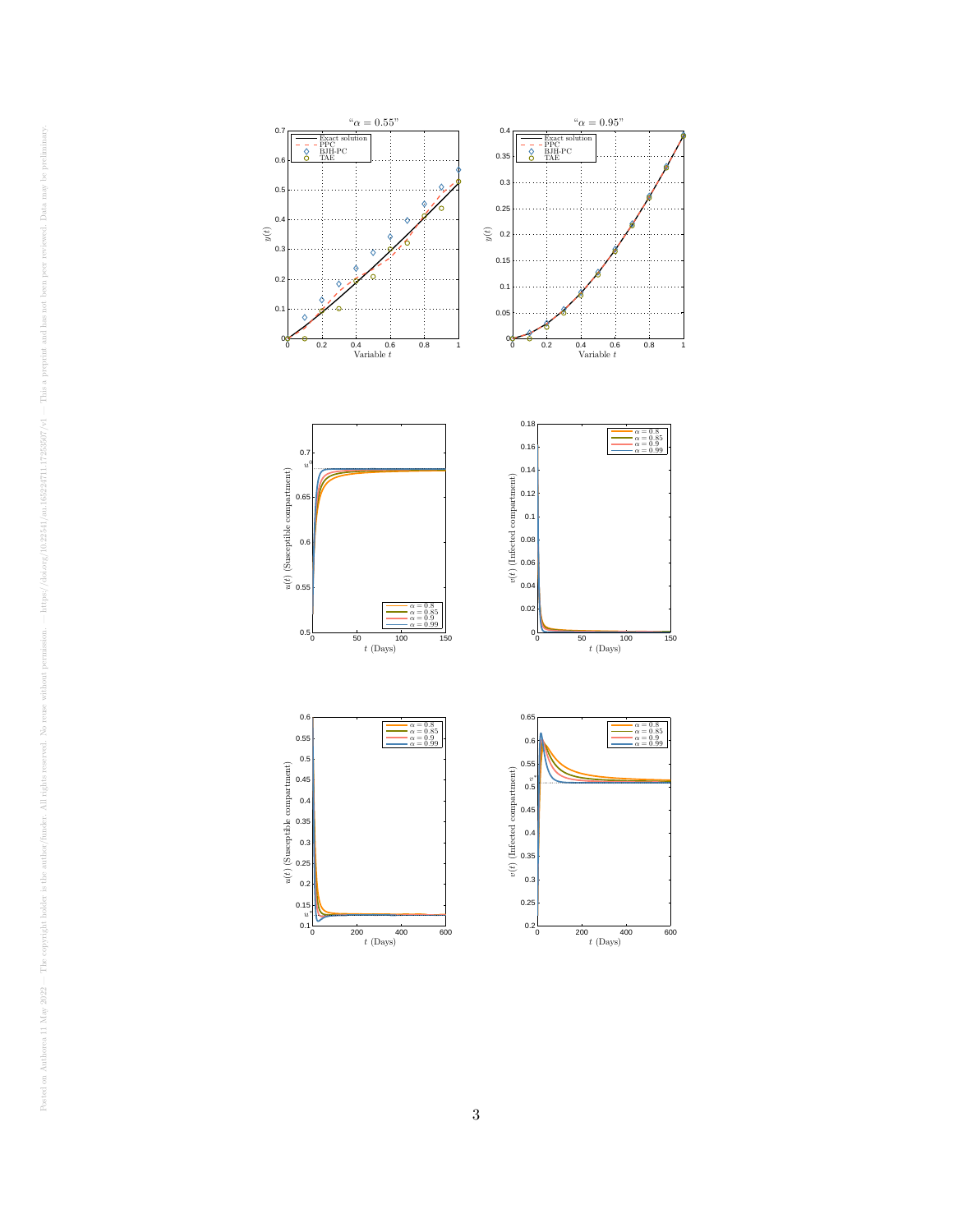

| $\overline{\phantom{a}}$       |  |
|--------------------------------|--|
|                                |  |
|                                |  |
| ļ                              |  |
| ĺ                              |  |
|                                |  |
|                                |  |
| ì<br>j                         |  |
|                                |  |
|                                |  |
| j                              |  |
| $\overline{\phantom{a}}$       |  |
|                                |  |
| ļ<br>Į                         |  |
| į<br>l                         |  |
|                                |  |
|                                |  |
| revie                          |  |
|                                |  |
| <b>CONTRACTOR</b>              |  |
| ļ                              |  |
| į<br>j                         |  |
| j<br>ì                         |  |
|                                |  |
|                                |  |
| į                              |  |
| ì                              |  |
| ֠                              |  |
| $\overline{\phantom{a}}$       |  |
|                                |  |
| j                              |  |
|                                |  |
|                                |  |
|                                |  |
| ì<br>Í                         |  |
| É                              |  |
| $\overline{\phantom{a}}$<br>l  |  |
| l                              |  |
|                                |  |
|                                |  |
| j                              |  |
|                                |  |
|                                |  |
| i                              |  |
| ì<br>ֺ                         |  |
| l                              |  |
| 4<br>j                         |  |
| 4441                           |  |
| ļ                              |  |
| i                              |  |
|                                |  |
|                                |  |
| $\overline{\phantom{a}}$       |  |
|                                |  |
| l<br>444<br>ï                  |  |
| ļ                              |  |
|                                |  |
| <b>Controller</b><br>į         |  |
|                                |  |
|                                |  |
|                                |  |
| DS.7                           |  |
|                                |  |
| Í                              |  |
|                                |  |
| I                              |  |
|                                |  |
|                                |  |
|                                |  |
|                                |  |
| SSIOIL.                        |  |
|                                |  |
| ĥ                              |  |
|                                |  |
| $\frac{1}{2}$<br>$\frac{1}{2}$ |  |
| ì                              |  |
|                                |  |
| j                              |  |
| ł                              |  |
| ----------<br>Ĵ                |  |
| j<br>I                         |  |
| į                              |  |
| j                              |  |
|                                |  |
|                                |  |
| served                         |  |
|                                |  |
| Ë                              |  |
| i.                             |  |
| ŗ                              |  |
|                                |  |
| į                              |  |
|                                |  |
|                                |  |
|                                |  |
|                                |  |
|                                |  |
|                                |  |
|                                |  |
|                                |  |
|                                |  |
|                                |  |
| ļ                              |  |
|                                |  |
|                                |  |
| ì                              |  |
|                                |  |
|                                |  |
| i                              |  |
| <b>TOP</b>                     |  |
| ì                              |  |
|                                |  |
| ï                              |  |
| l                              |  |
|                                |  |
| is and a                       |  |
|                                |  |
|                                |  |
|                                |  |
|                                |  |
|                                |  |
| Ì                              |  |
|                                |  |
|                                |  |
|                                |  |
|                                |  |
| l                              |  |
|                                |  |
|                                |  |
|                                |  |